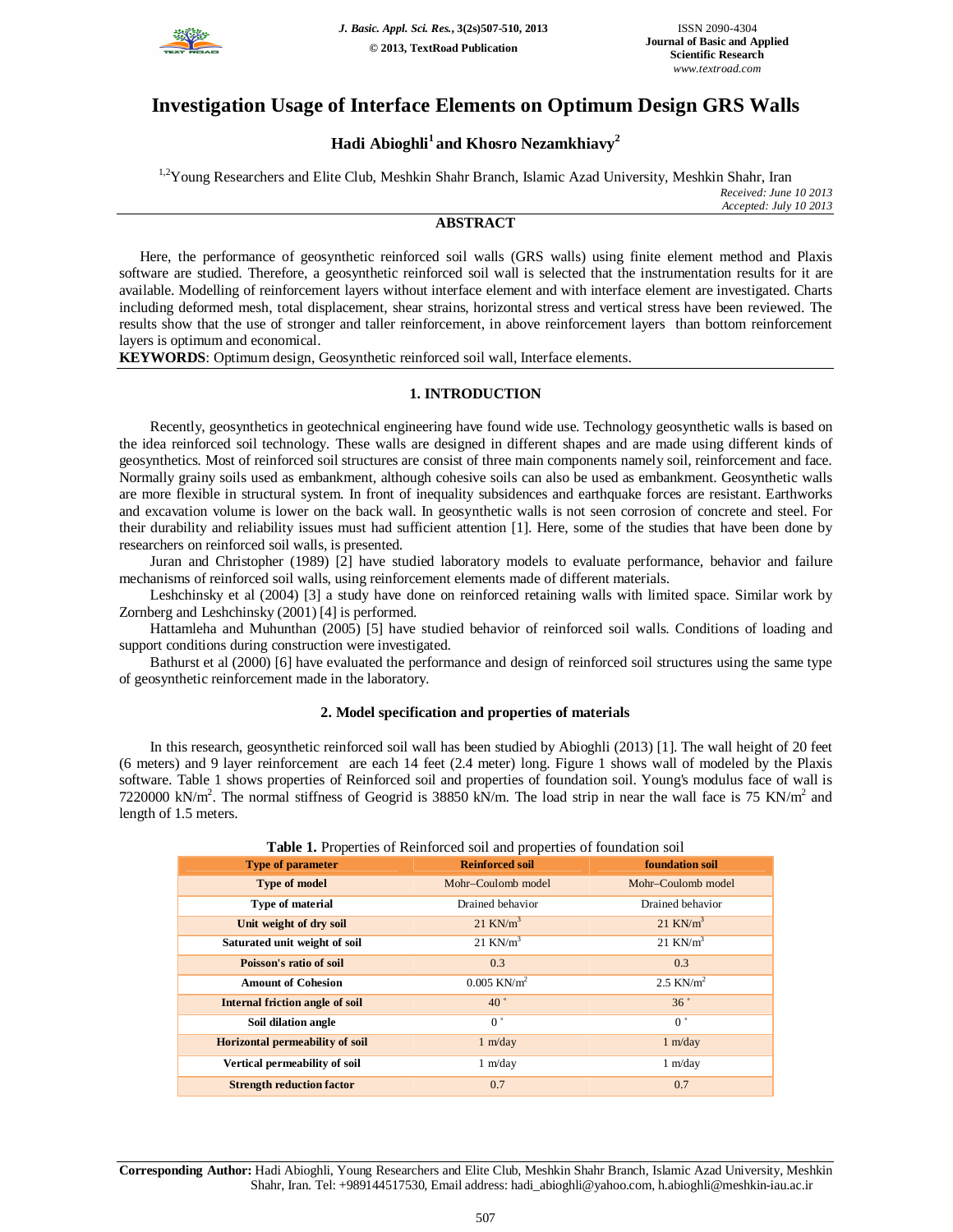

**Fig. 1.** Wall of modeled by the Plaxis software

## **3. Analysis of results**

Figure 2 shows the deformed mesh without interface element and with interface element.



Fig. 2. Chart of deformed mesh (right: without interface element, left: with interface element)

As is clear from figure 2 in without interface element mode than with interface element mode occurred little deformation under load strip, that is sign of sufficient freedom for deformation with interface element mode. The maximum displacement of the wall is in without interface element mode 0.07 ft (21 mm), which is about 0.23 ft (69 mm) in with interface element.



Fig. 3. Chart of total displacement (right: without interface element, left: with interface element)

Figure 3 shows the total displacement without interface element and with interface element. Chart of total displacement in Figure 3 indicate that displacement without interface element on the back embankment has been developed. While in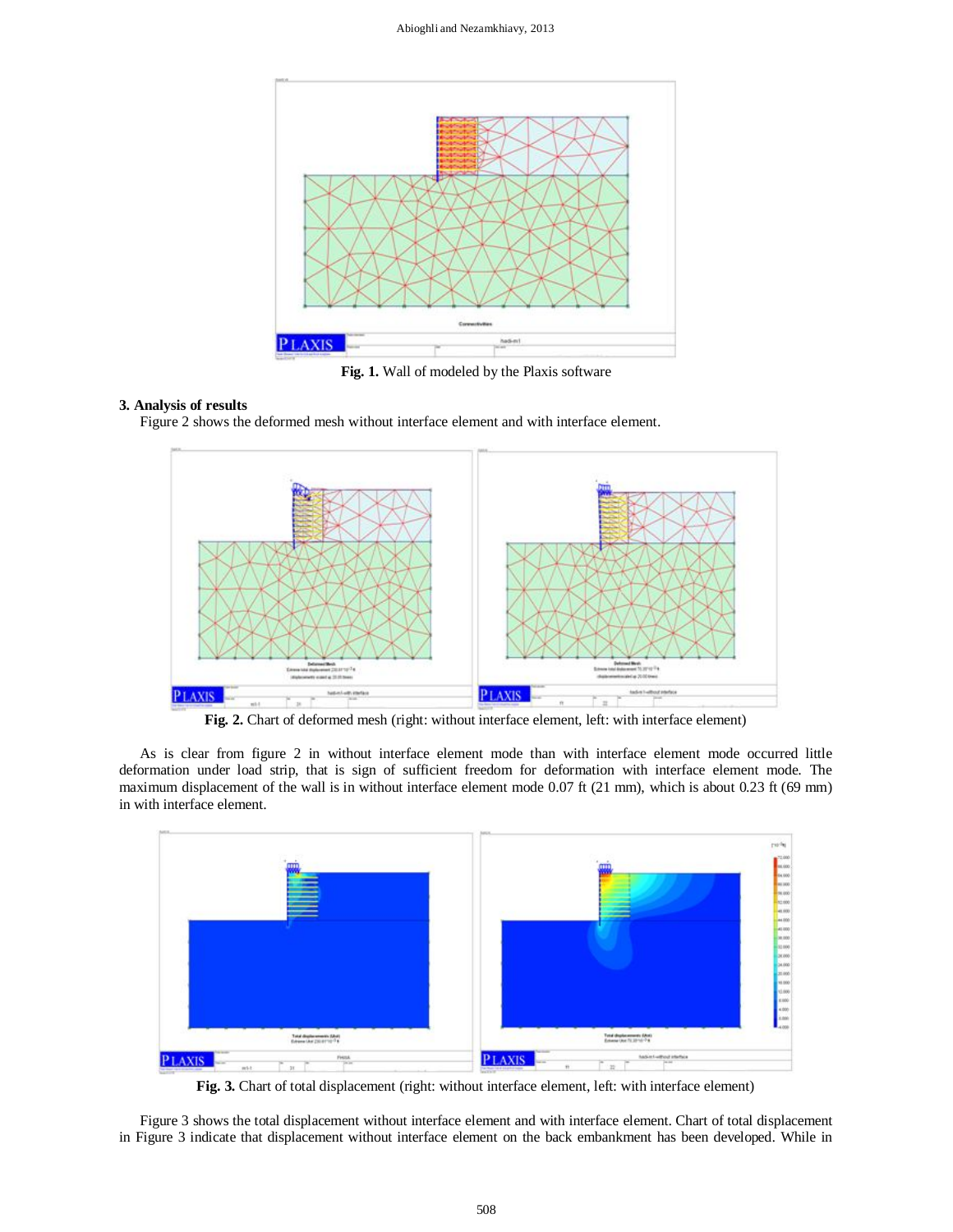without interface element mode have been developed under load strip and move away from the area declined. Considering that the failure wedge of reinforced soil wall within surface with a slope of 45 degrees plus half the angle of internal friction occurs, Therefore modeling with interface element a logical form provides of the failure the wall.



**Fig. 4.** Chart of shear strains (right: without interface element, left: with interface element)

As is clear from figure 4, maximum shear strain near the face without interface element mode is about 2.3 percent. While the maximum shear strain with interface element mode is 10 percent under load strip. Considering that in reinforced soil wall, the greater part of reinforcement layers are placed inside the wedge failure, Therefore in this area we can expect more of the strain. Again, modeling with interface element mode provide as well. Also in this case, modeling with interface element mode provides good results.



**Fig. 5.** Chart of horizontal stress (right: without interface element, left: with interface element)

Horizontal stress reveals stress levels in the behind embankment. Figure 5 shows the horizontal stress without interface element and with interface element. As is clear from figure 5, the maximum horizontal stress of the wall in case of without interface element mode  $42.5 \text{ KN/m}^2$ , which is about  $43.5 \text{ KN/m}^2$  in with interface element.